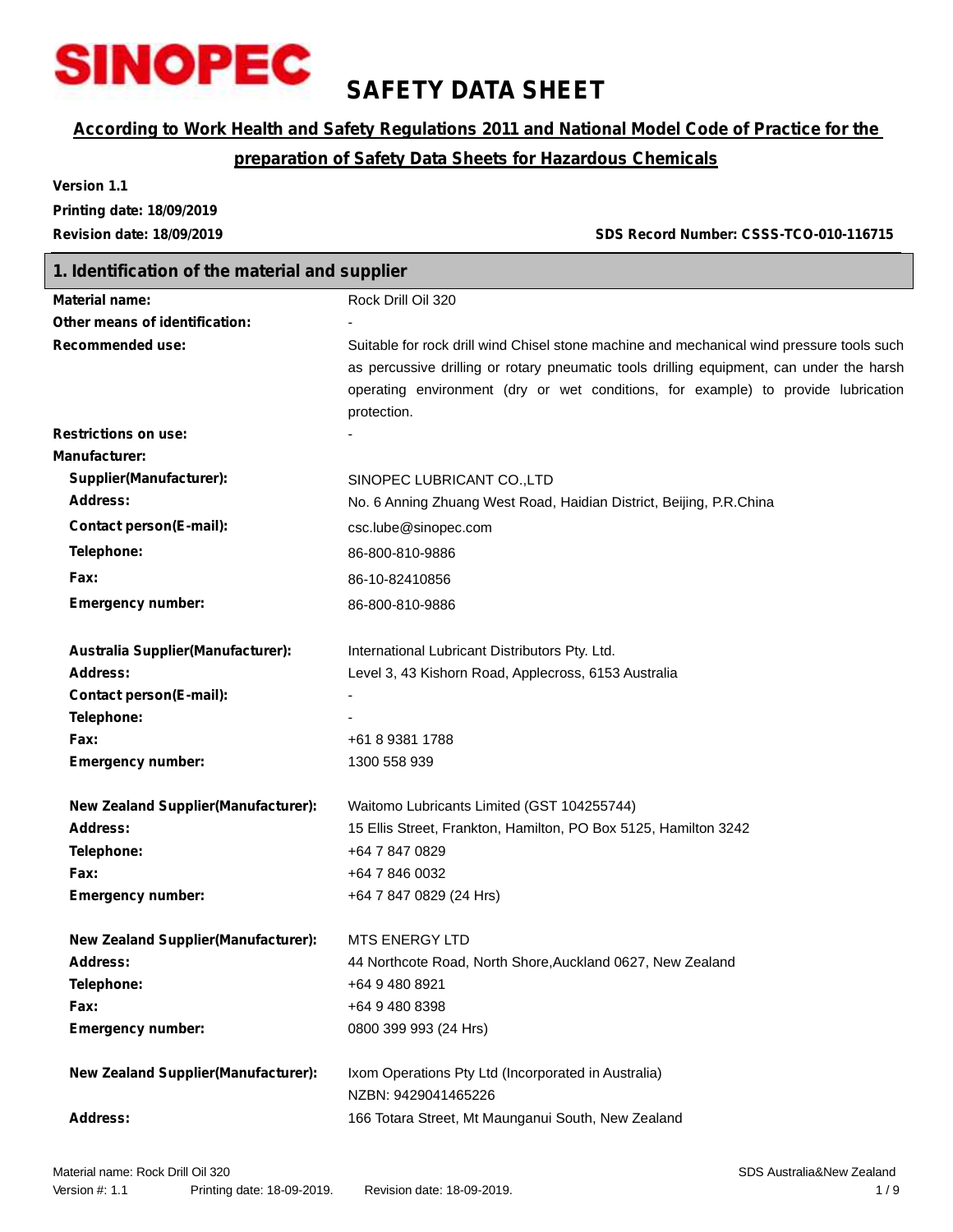

| Contact person(E-mail):  | ۰                         |
|--------------------------|---------------------------|
| Telephone:               | +64 9 368 2700            |
| <b>Fax:</b>              | +64 9 368 2710            |
| <b>Emergency number:</b> | 0 800 734 607 (ALL HOURS) |
|                          |                           |

## **2. Hazards identification**

### **Australia:**

Not classified as Hazardous according to criteria of National Occupational Health and Safety Commission (NOHSC), Australia.

Not classified as Dangerous Goods according to the Australian Code for the Transport of Dangerous Goods by Road and Rail. (7th edition) **New Zealand:**

Not classified as Hazardous according to the Hazardous Substances (Minimum Degrees of Hazard) Regulations 2001, New Zealand. Not classified as Dangerous Goods for transport according to the New Zealand Standard NZS 5433:2012 Transport of Dangerous Goods on Land.

## **GHS label elements:**

| <b>Hazard Pictograms::</b>           | No hazard pictogram is used. |
|--------------------------------------|------------------------------|
| Signal word:                         | No signal word is used.      |
| <b>Hazard statement:</b>             | Not applicable.              |
| Precautionary statement:             |                              |
| <b>Prevention:</b>                   | Not applicable.              |
| Response:                            | Not applicable.              |
| Storage:                             | Not applicable.              |
| Disposal:                            | Not applicable.              |
| Other hazards which do not result in | Not applicable.              |
| classification:                      |                              |

| 3. Composition/information on ingredients |                |                |  |
|-------------------------------------------|----------------|----------------|--|
| <b>Components</b>                         | <b>CAS No.</b> | <b>Percent</b> |  |
| Highly refined mineral oil                | 64742-44-5     | $90 - 99\%$    |  |
| isopropanol                               | 67-63-0        | $0.01 - 0.1\%$ |  |

| 4. First aid measures                           |                                                                                            |  |
|-------------------------------------------------|--------------------------------------------------------------------------------------------|--|
| Inhalation:                                     | No specific first aid measures are required. If exposed to excessive levels of material in |  |
|                                                 | the air, move the exposed person to fresh air. Get medical attention if coughing or        |  |
|                                                 | respiratory discomfort occurs.                                                             |  |
| Skin:                                           | No specific first aid measures are required. As a precaution, remove clothing and shoes if |  |
|                                                 | contaminated. To remove the material from skin, use soap and water. Discard                |  |
|                                                 | contaminated clothing and shoes or thoroughly clean before reuse.                          |  |
| Eye:                                            | No specific first aid measures are required. As a precaution, remove contact lenses, if    |  |
|                                                 | worn, and flush eyes with water.                                                           |  |
| Ingestion:                                      | No specific first aid measures are required. Do not induce vomiting. As a precaution, get  |  |
|                                                 | medical advice.                                                                            |  |
| Symptoms caused by exposure:                    | Not available.                                                                             |  |
| <b>Medical Attention and Special Treatment:</b> | Treat symptomatically.                                                                     |  |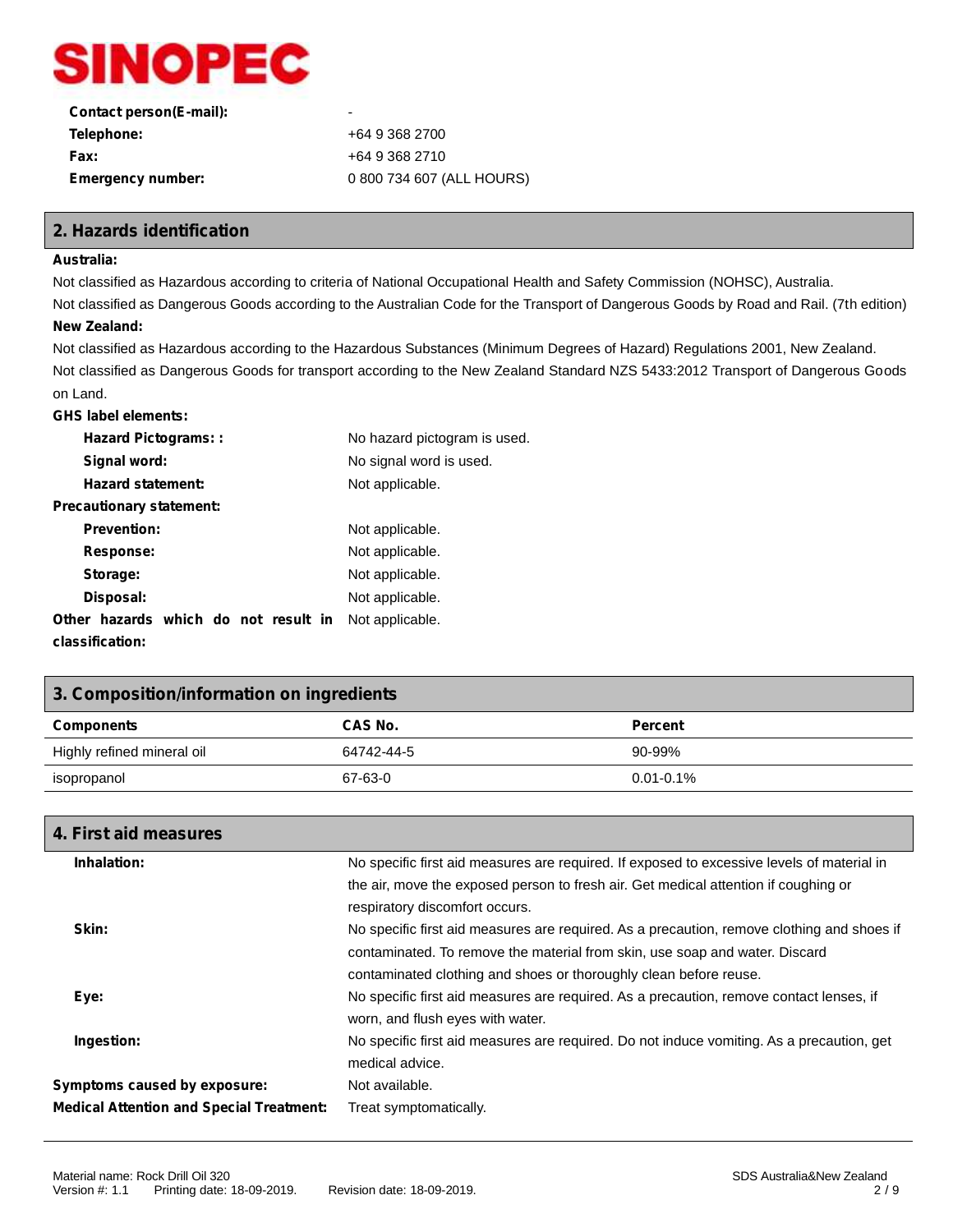## **5. Fire-fighting measures**

| Suitable extinguishing media:         | Use water fog, foam, dry chemical or carbon dioxide (CO2) to extinguish flames.           |  |  |
|---------------------------------------|-------------------------------------------------------------------------------------------|--|--|
| Extinguishing media which must not be | Water.                                                                                    |  |  |
| used for safety reasons:              |                                                                                           |  |  |
| Specific hazards arising from the     | In case of heat, fire and strong oxidants can lead to burning. Fumes, smoke, carbon       |  |  |
| chemical:                             | monoxide, sulfur oxides, aldehydes, nitrogen oxides, phosphate, certain metal oxides and  |  |  |
|                                       | other decomposition products, in the case of incomplete combustion.                       |  |  |
| Special protective equipment and      | Fire fighters should wear Self-Contained Breathing Apparatus (SCBA) operated in positive  |  |  |
| precautions for fire fighters:        | pressure mode and full protective clothing to prevent exposure to vapours or fumes. Water |  |  |
|                                       | spray may be used to cool down heat-exposed containers. Fight fire from safe location.    |  |  |
|                                       | This product should be prevented from entering drains and watercourses.                   |  |  |

| 6. Accidental release measures      |                                                                                                                         |            |                                                                                                |
|-------------------------------------|-------------------------------------------------------------------------------------------------------------------------|------------|------------------------------------------------------------------------------------------------|
| <b>Personal</b>                     | precautions.                                                                                                            | protective | Avoid build up of vapour. Ensure sufficient supply of air. Avoid contact with eyes or skin.    |
| equipment and emergency procedures: |                                                                                                                         |            | Contact with water - danger of sliding. Wear appropriate personal protective equipment         |
|                                     |                                                                                                                         |            | and clothing to prevent exposure. Increase ventilation. Evacuate all unprotected<br>personnel. |
| <b>Environmental precautions:</b>   |                                                                                                                         |            | If leakage occurs, dam up. Prevent surface and ground-water infiltration, as well as ground    |
|                                     |                                                                                                                         |            | penetration. Prevent from entering drainage system. If accidental entry into drainage          |
|                                     |                                                                                                                         |            | system occurs, inform responsible authorities.                                                 |
|                                     | Methods and materials for containment<br>For large spills: Remove with vacuum truck or pump to storage/salvage vessels. |            |                                                                                                |
| and cleaning up:                    |                                                                                                                         |            | For small spills: Soak up residue with an absorbent such as clay, sand or other suitable       |
|                                     |                                                                                                                         |            | material. Place in non-leaking container and seal tightly for proper disposal.                 |

| 7. Handling and storage                                          |                                                                                                                                                                                                                                                                                                                                               |  |  |  |
|------------------------------------------------------------------|-----------------------------------------------------------------------------------------------------------------------------------------------------------------------------------------------------------------------------------------------------------------------------------------------------------------------------------------------|--|--|--|
| Precautions for safe handling:                                   | Containers, even those that have been emptied, may contain explosive vapours. Do NOT<br>cut, drill, grind, weld or perform similar operations on or near containers. Electrostatic<br>discharge may be generated during pumping - this may result in fire. Ensure electrical<br>continuity by bonding and grounding (earthing) all equipment. |  |  |  |
| Conditions for safe storage, including any<br>incompatibilities: | Do not store in open or unlabeled containers. Store in a cool, dry place with adequate<br>ventilation. Keep away from open flames and high temperatures.                                                                                                                                                                                      |  |  |  |
| <b>Storage regulation</b>                                        | Classified as a Class C2 (COMBUSTIBLE LIQUID) for the purpose of storage and<br>handling, in accordance with the requirements of AS1940. This product should be stored<br>and used in a well-ventilated area away from naked flames, sparks and other sources of<br>ignition.                                                                 |  |  |  |

## **8. Exposure controls/personal protection**

**Control parameters – exposure**

Not available

**standards, biological monitoring:**

**Exposure Levels**

**Occupational exposure limits:**

| Australia. National Workplace OELs (Workplace Exposure Standards for Airborne Contaminants, Appendix A) |                |                |                |
|---------------------------------------------------------------------------------------------------------|----------------|----------------|----------------|
| <b>Components</b>                                                                                       | <b>Type</b>    | <b>Value</b>   | Form           |
| Not available.                                                                                          | Not available. | Not available. | Not available. |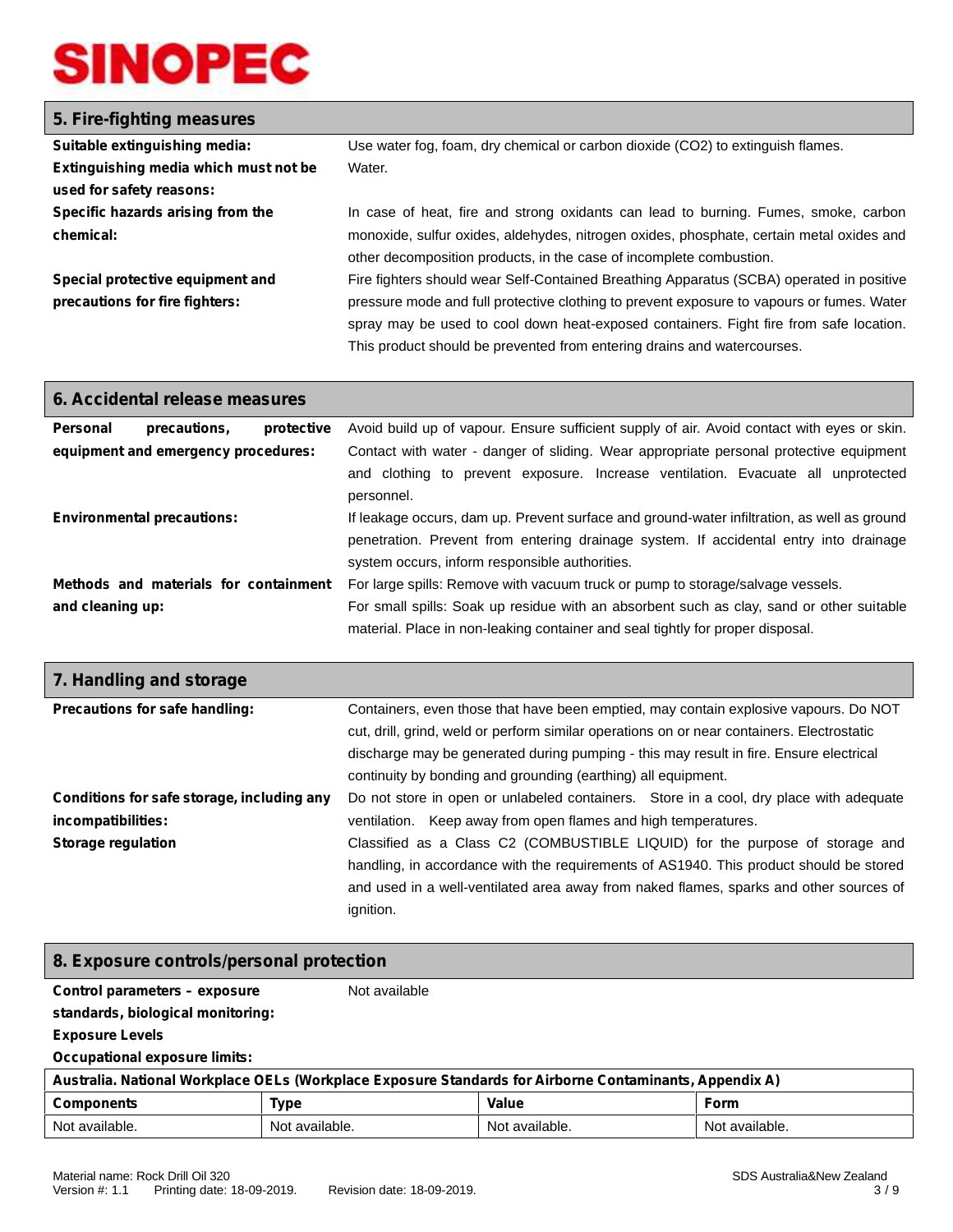| Australia. OELs. (Adopted National Exposure Standards for Atmospheric Contaminants in the Occupational Environment) |                                                                  |                                                                                               |                                                                                                                                    |  |
|---------------------------------------------------------------------------------------------------------------------|------------------------------------------------------------------|-----------------------------------------------------------------------------------------------|------------------------------------------------------------------------------------------------------------------------------------|--|
| <b>Components</b>                                                                                                   | <b>Type</b>                                                      | Value                                                                                         | <b>Form</b>                                                                                                                        |  |
| Not available.                                                                                                      | Not available.                                                   | Not available.                                                                                | Not available.                                                                                                                     |  |
|                                                                                                                     |                                                                  |                                                                                               | No exposure standards have been established for this material, however, the TWA National occupational Health And Safety Commission |  |
|                                                                                                                     |                                                                  |                                                                                               | (NOHSC) exposure standards for isopropanol is 983 mg/m3 / 400 ppm, the STEL National occupational Health And Safety Commission     |  |
|                                                                                                                     | (NOHSC) exposure standards for isopropanol 1230 mg/m3 / 500 ppm. |                                                                                               |                                                                                                                                    |  |
|                                                                                                                     |                                                                  |                                                                                               | TWA (Time Weighted Average): The average airborne concentration of a particular substance when calculated over a normal eight-hour |  |
| working day, for a five-day week.                                                                                   |                                                                  |                                                                                               |                                                                                                                                    |  |
| Appropriate engineering controls:                                                                                   |                                                                  | Provide sufficient ventilation to keep airborne levels as low as possible. Where vapours or   |                                                                                                                                    |  |
|                                                                                                                     |                                                                  | mists are generated, particularly in enclosed areas, and natural ventilation is inadequate, a |                                                                                                                                    |  |
|                                                                                                                     |                                                                  | local exhaust ventilation system is required.                                                 |                                                                                                                                    |  |
| Personal protective equipment:                                                                                      |                                                                  |                                                                                               |                                                                                                                                    |  |
| <b>Eye/face protection:</b>                                                                                         |                                                                  | No special eye protection is normally required. Where splashing is possible, wear safety      |                                                                                                                                    |  |
|                                                                                                                     |                                                                  | glasses with side shields as a good safety practice.                                          |                                                                                                                                    |  |
| <b>Skin protection:</b>                                                                                             |                                                                  | No special protective clothing is normally required. Where splashing is possible, select      |                                                                                                                                    |  |
|                                                                                                                     |                                                                  | protective clothing depending on operations conducted physical requirements and other         |                                                                                                                                    |  |
|                                                                                                                     | substances in the workplace.                                     |                                                                                               |                                                                                                                                    |  |
| <b>Respiratory protection:</b>                                                                                      |                                                                  |                                                                                               | No respiratory protection is normally required. No respiratory protection is ordinarily                                            |  |
|                                                                                                                     |                                                                  | required under normal conditions of use. In accordance with good industrial hygiene           |                                                                                                                                    |  |
|                                                                                                                     |                                                                  | practices, precautions should be taken to avoid breathing of materialIf user operations       |                                                                                                                                    |  |
|                                                                                                                     |                                                                  |                                                                                               | generate an oil mist, determine if airborne concentrations are below the occupational                                              |  |
|                                                                                                                     |                                                                  | exposure limit for mineral oil mist. If not, wear an approved respirator that provides        |                                                                                                                                    |  |
|                                                                                                                     |                                                                  | adequate protection from the measured concentrations of this material. For air-purifying      |                                                                                                                                    |  |
|                                                                                                                     |                                                                  |                                                                                               | respirators use a particulate cartridge. Use a positive pressure air-supplying respirator in                                       |  |
|                                                                                                                     |                                                                  | circumstances where air-purifying respirators may not provide adequate protection.            |                                                                                                                                    |  |
| Hand protection:                                                                                                    |                                                                  | Suggested materials for protective gloves include: Neoprene, Nitrile Rubber.                  |                                                                                                                                    |  |

## **9. Physical and chemical properties**

## **Information on basic physical and chemical properties**

| Appearance:                           |                               |
|---------------------------------------|-------------------------------|
| <b>Physical state:</b>                | Liquid                        |
| Form:                                 | Oily liquid                   |
| Color:                                | Transparent, yellow to brown  |
| Odor:                                 | Odorless or slight odor       |
| Odour threshold:                      | Not available                 |
| PH:                                   | Not available                 |
| <b>Melting point/Freezing point:</b>  | Not available                 |
| Boiling point and boiling range:      | $> 280 °C$ (typ)              |
| Flash point:                          | 240 °C (open cup) (typ)       |
| <b>Evaporation rate:</b>              | Not available                 |
| Flammability (solid, gas):            | Not available                 |
| Upper/lower flammability or explosive | Not available                 |
| limits:                               |                               |
| Vapor pressure:                       | < $0.5Pa(20°C)$               |
| Vapor density:                        | $>1$ (air=1)                  |
| Density:                              | $0.84$ kg/l - 0.93 kg/l(20°C) |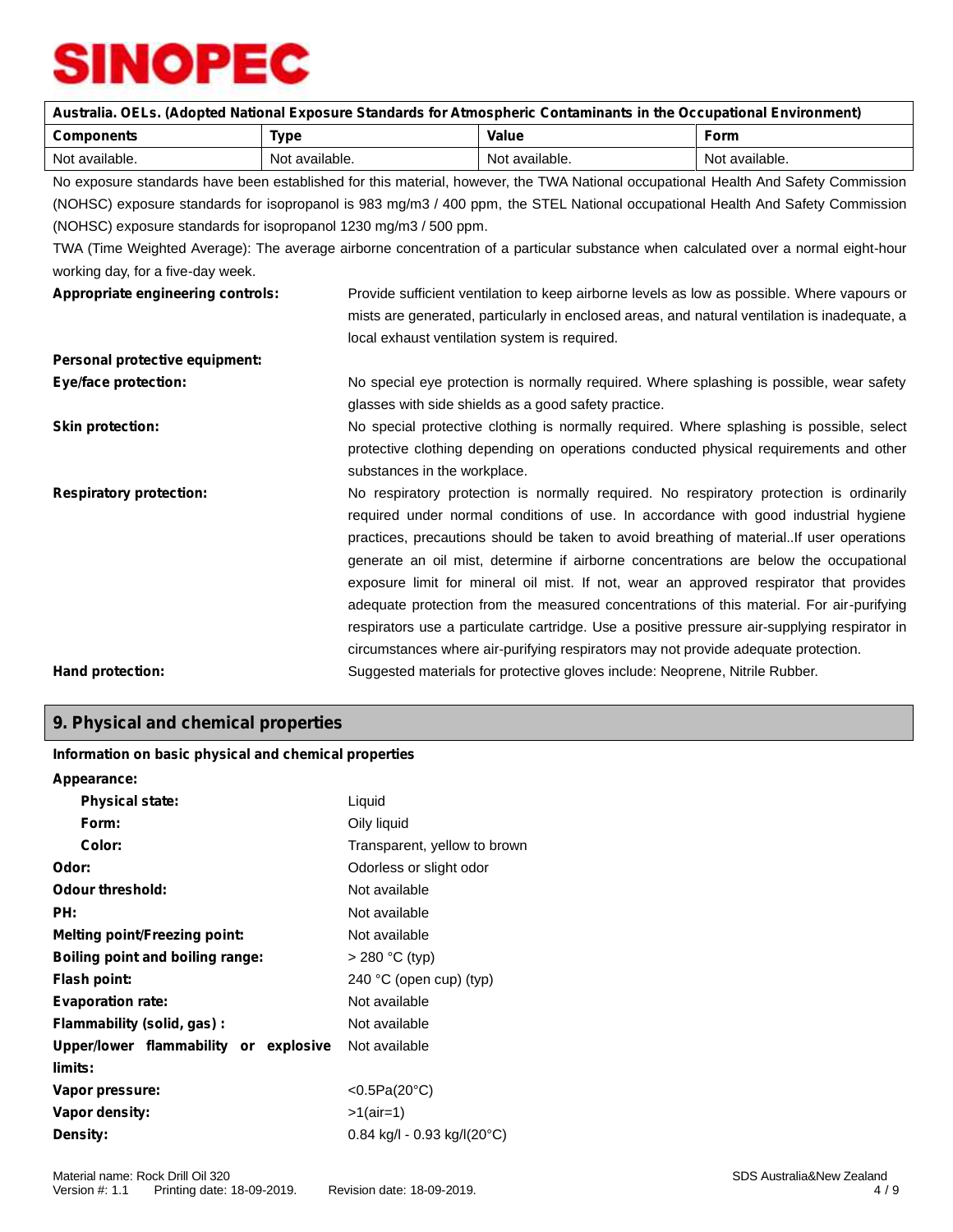| Solubility (H <sub>2</sub> O) :            | Insoluble in water.          |
|--------------------------------------------|------------------------------|
| Partition coefficient (n-octanol/water) :  | > 6 (estimated value)        |
| Auto-ignition temperature:                 | >320°C                       |
| Decomposition temperature:                 | Not available                |
| Viscosity, dynamic:                        | 288 mm/s2 - 352 mm/s2 (40°C) |
| <b>Specific heat value:</b>                | Not available                |
| Particle size:                             | Not available                |
| <b>Volatile organic compounds content:</b> | Not available                |
| % volatile:                                | Not available                |
| Saturated vapour concentration:            | Not available                |
| Release of invisible flammable vapours     | Not available                |
| and gases:                                 |                              |
| <b>Additional parameters</b>               |                              |
| Shape and aspect ratio:                    | Not available                |
| <b>Crystallinity:</b>                      | Not available                |
| <b>Dustiness:</b>                          | Not available                |
| Surface area:                              | Not available                |
| Degree of aggregation or agglomeration:    | Not available                |
| Ionisation (redox potential):              | Not available                |
| <b>Biodurability or biopersistence:</b>    | Not available                |

## **10. Stability and reactivity**

| <b>Reactivity:</b>                  | Stable under recommended transport or storage conditions.                                                                                                                               |  |  |
|-------------------------------------|-----------------------------------------------------------------------------------------------------------------------------------------------------------------------------------------|--|--|
| <b>Chemical stability:</b>          | Stable under normal temperatures and pressures.                                                                                                                                         |  |  |
| Possibility of hazardous reactions: | Contact with strong oxidants.                                                                                                                                                           |  |  |
| <b>Conditions to avoid:</b>         | Incompatible materials. Avoid extreme temperatures, sun exposure, and the fire source.                                                                                                  |  |  |
| Incompatible materials:             | Strong oxidizing agents.                                                                                                                                                                |  |  |
| Hazardous decomposition products:   | Fumes, smoke, carbon monoxide, sulfur oxides, aldehydes, nitrogen oxides, phosphate,<br>certain metal oxides and other decomposition products, in the case of incomplete<br>combustion. |  |  |

## **11. Toxicological information**

| <b>Toxicological data:</b>                |                    |
|-------------------------------------------|--------------------|
| <b>Acute toxicity:</b>                    |                    |
| LD50(Oral, Rat):                          | $>5$ g/kg          |
| LD50(Dermal, Rabbit):                     | $>5$ g/kg          |
| LC50(Inhalation, Rat):                    | >10q/m3            |
| <b>Skin corrosion/Irritation:</b>         | No data available. |
| Serious eye damage/irritation:            | No data available. |
| <b>Respiratory or skin sensitization:</b> | No data available. |
| Germ cell mutagenicity:                   | No data available. |
| Carcinogenicity:                          | No data available. |
| <b>Reproductive toxicity:</b>             | No data available. |
| STOT- single exposure:                    | No data available. |
| <b>STOT-repeated exposure:</b>            | No data available. |
| <b>Aspiration hazard:</b>                 | No data available. |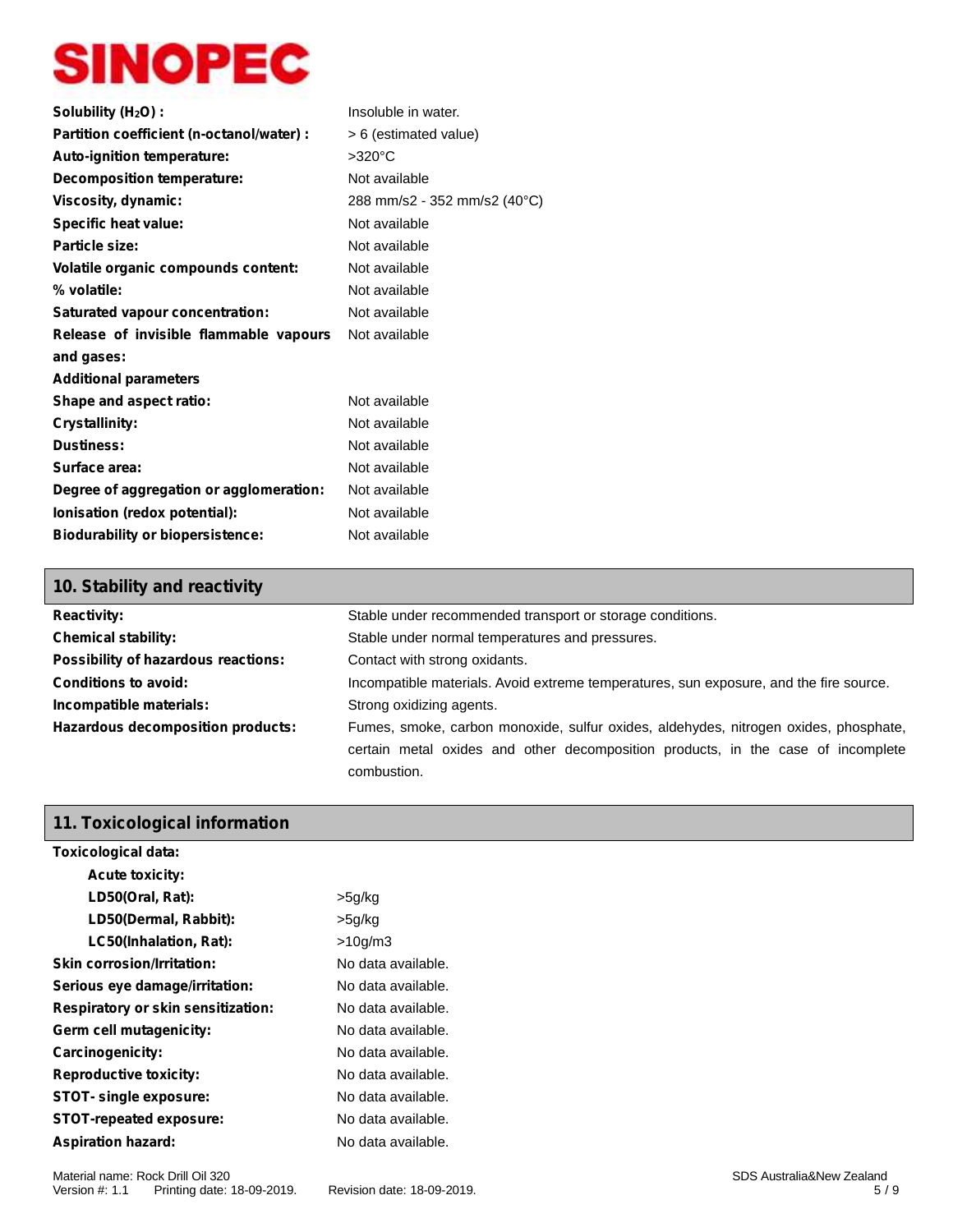

**Other information** This product has no known adverse effect on human health. **Information on routes of exposure** No data available. **Symptoms related to exposure** No data available. **Numerical measures of toxicity** No data available. **Immediate, delayed and chronic health effects from exposure** No data available.

## **12. Ecological information**

### **Ecotoxicity:**

| <b>Acute toxicity</b> |     | Time | <b>Species</b> | Method              | <b>Evaluation</b> | <b>Remarks</b> |
|-----------------------|-----|------|----------------|---------------------|-------------------|----------------|
| <b>LC50</b>           | N/A | 96h  | Fish           | OECD <sub>203</sub> | N/A               | N/A            |
| EC50                  | N/A | 48h  | Daphnia        | OECD 202            | N/A               | N/A            |
| EC50                  | N/A | 72h  | Algae          | OECD 201            | N/A               | N/A            |

**Persistence and degradability:** This material is not expected to be readily biodegradable. **Bioaccumulative potential:** This material contains components with potential to bioaccumulation.

**Mobility in soil:** If into the soil, this material will be adsorbed and not flow.

**Other adverse effects:** No other adverse environmental effects (e.g. ozone depletion, photochemical ozone creation potential, endocrine disruption, global warming potential) are expected from this component.

| 13. Disposal considerations         |                                                                                                |  |
|-------------------------------------|------------------------------------------------------------------------------------------------|--|
| Safe handling and disposal methods: | Collect and reclaim or dispose in sealed containers at licensed waste disposal site.           |  |
| Disposal of any contaminated        | Australia:                                                                                     |  |
| packaging:                          | The disposal of the spilled or waste material must be done in accordance with applicable       |  |
|                                     | local and national regulations.                                                                |  |
|                                     | <b>New Zealand:</b>                                                                            |  |
|                                     | <b>Product Disposal</b>                                                                        |  |
|                                     | Product wastes are controlled wastes and should be disposed of in accordance with all          |  |
|                                     | applicable local and national regulations. This product can be disposed through a licensed     |  |
|                                     | commercial waste collection service. In this specific case the product is a combustible        |  |
|                                     | substance and therefore can be sent to an approved high temperature incineration plant for     |  |
|                                     | disposal. Personal protective clothing and equipment as specified in Section 8 of this SDS     |  |
|                                     | must be worn during handling and disposal of this product. The ventilation requirements as     |  |
|                                     | specified in the same section must be followed, and the precautions given in Section 7 of      |  |
|                                     | this SDS regarding handling must also be followed. Do not dispose into the sewerage            |  |
|                                     | system. Do not discharge into drains or watercourses or dispose where ground or surface        |  |
|                                     | waters may be affected. In New Zealand, the disposal agency or contractor must comply          |  |
|                                     | with the New Zealand Hazardous Substances (Disposal) Regulations 2001. Further details         |  |
|                                     | regarding disposal can be obtained on the EPA New Zealand website under specific group         |  |
|                                     | standards.                                                                                     |  |
|                                     | <b>Container Disposal</b>                                                                      |  |
|                                     | The container or packaging must be cleaned and rendered incapable of holding any               |  |
|                                     | substance. It can then be disposed of in a manner consistent with that of the substance it     |  |
|                                     | contained. In this instance the packaging can be disposed through a commercial waste           |  |
|                                     | collection service. Alternatively, the container or packaging can be recycled if the hazardous |  |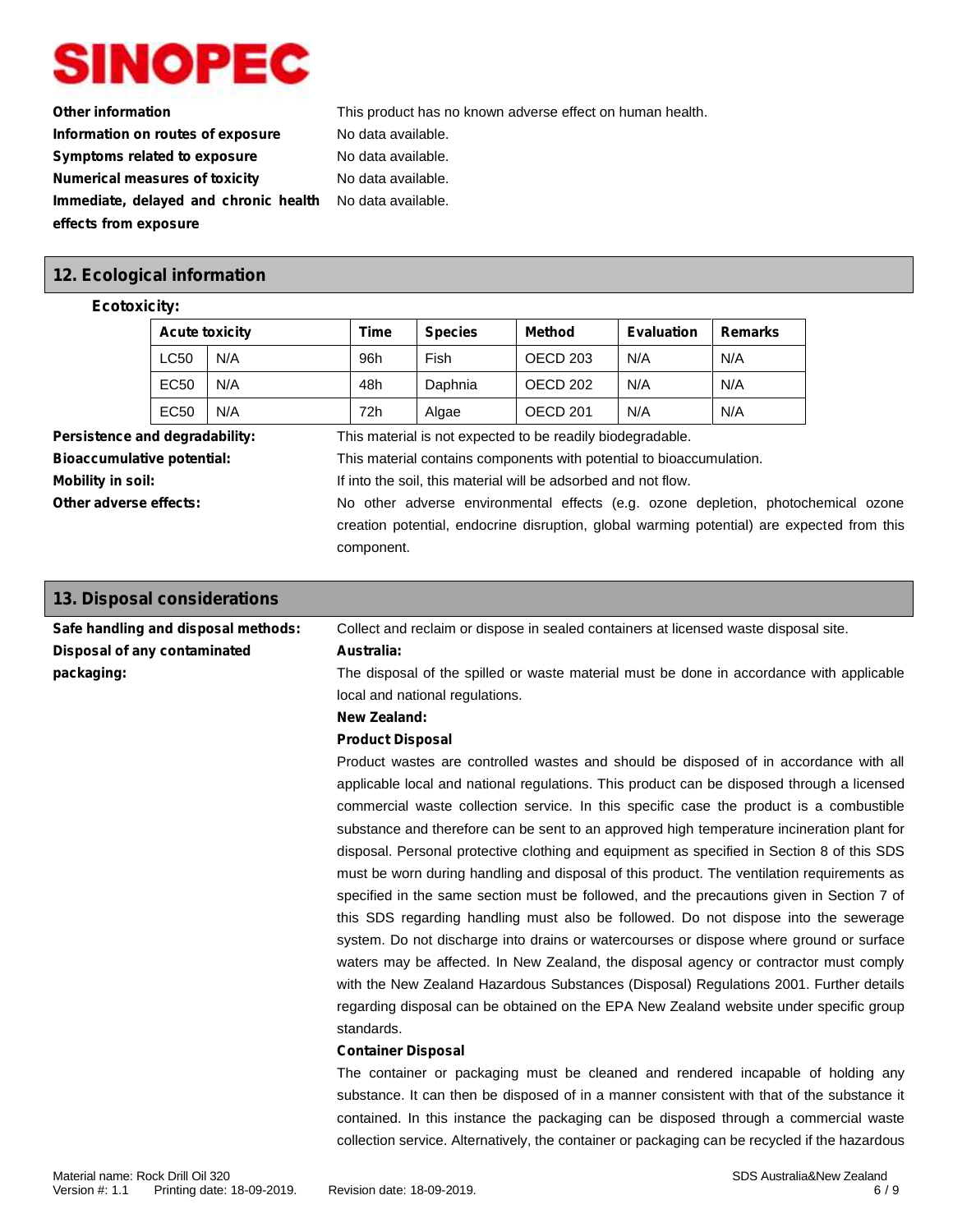

residues have been thoroughly cleaned or rendered non-hazardous. In New Zealand, the packaging (that may or may not hold any residual substance) that is lawfully disposed of by householders or other consumers through a public or commercial waste collection service is a means of compliance with regulations.

## **14. Transport information**

#### **Australia:**

Not classified as Dangerous Goods according to the Australian Code for the Transport of Dangerous Goods by Road and Rail. (7th edition)

Not classified as Dangerous Goods by the criteria of the International Air Transport Association (IATA) Dangerous Goods Regulations for transport by air.

Not classified as Dangerous Goods by the criteria of the International Maritime Dangerous Goods Code (IMDG Code) for transport by sea. **New Zealand:**

Not classified as Dangerous Goods for transport according to the NZS 5433:2012 Transport of Dangerous Goods on Land.

Not classified as Dangerous Goods by the criteria of the International Maritime Dangerous Goods Code (IMDG Code) for transport by sea. Not classified as Dangerous Goods by the criteria of the International Air Transport Association (IATA) Dangerous Goods Regulations for transport by air.

**U.N. Number**

None Allocated

**Proper Shipping Name**

None Allocated

**DG Class**

None Allocated

**Packing Group**

None Allocated

### **15. Regulatory information**

**Safety, health and environmental regulations specific for the product in question**

## **Australia:**

Not classified as Hazardous according to criteria of National Occupational Health and Safety Commission (NOHSC), Australia.

Not classified as a Scheduled Poison according to the Standard for the Uniform Scheduling of Medicines and Poisons (SUSMP)

#### **New Zealand:**

Not classified as Hazardous according to the New Zealand Hazardous Substances (Minimum Degrees of Hazard) Regulations 2001.

## **Australia HVIC: Listed substance**

Not available.

#### **New Zealand Location Test Certificate**

Subject to Regulation 55 of the Hazardous Substances (Classes 1 to 5 Controls) Regulations a location test certificate is required when quantity greater than or equal to those indicated below are present.

| <b>Hazard Class</b> |                       | Quantity beyond which controls apply Quantity beyond which controls apply |
|---------------------|-----------------------|---------------------------------------------------------------------------|
|                     | for closed containers | when use occurring in open containers                                     |
| Not Applicable      | Not Applicable        | Not Applicable                                                            |

#### **New Zealand Approved Handler**

Subject to Regulation 56 of the Hazardous Substances (Classes 1 to 5 Controls) Regulations, the substance must be under the personal control of an Approved Handler when present in a quantity greater than or equal to those indicated below.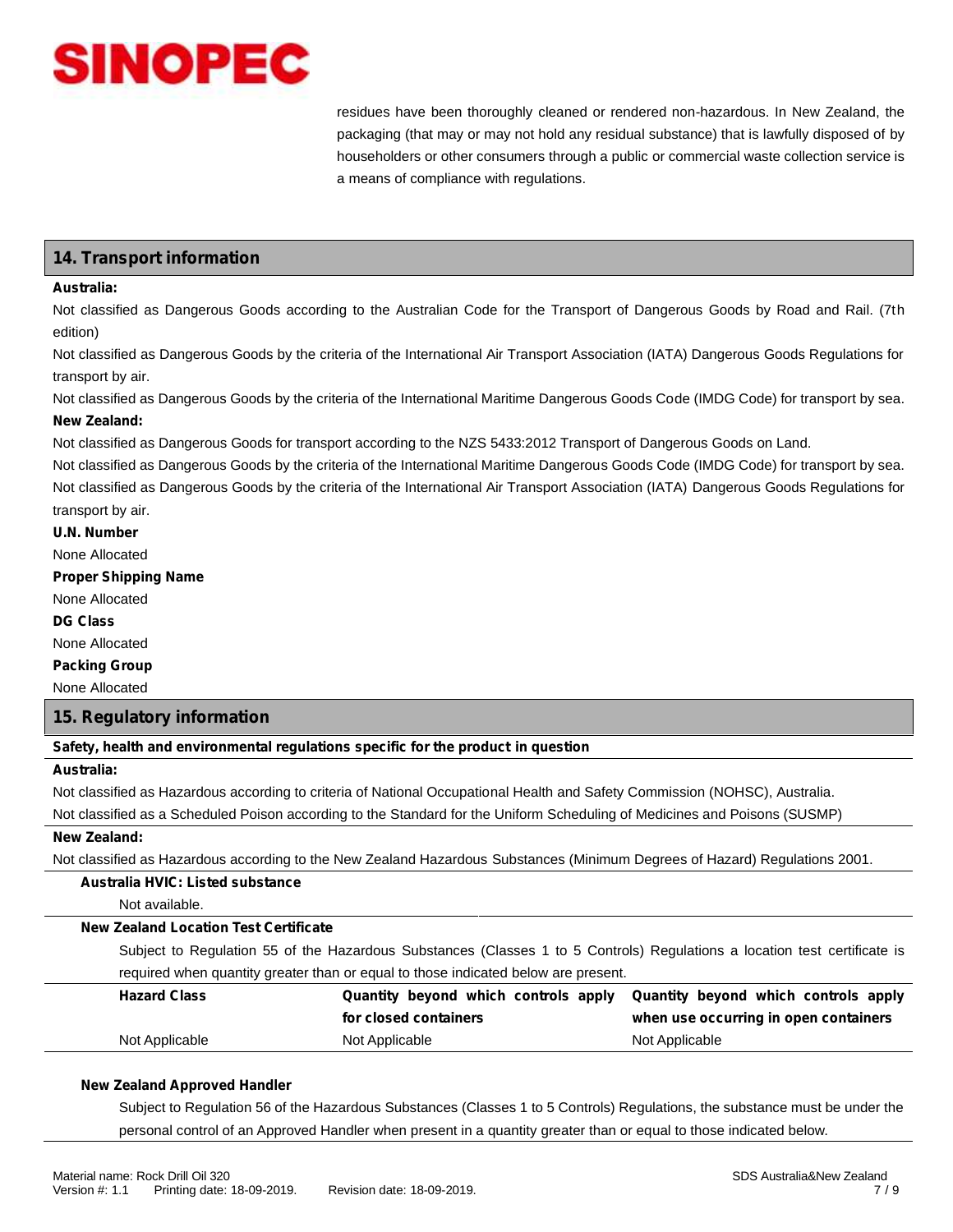| <b>Class of substance</b>   | <b>Quantities</b>                                                                                                                |                        |
|-----------------------------|----------------------------------------------------------------------------------------------------------------------------------|------------------------|
| Not Applicable              | Not Applicable                                                                                                                   |                        |
| <b>Inventory status:</b>    |                                                                                                                                  |                        |
| Country(s) or region        | Inventory name                                                                                                                   | On inventory (yes/no)* |
| Australia                   | Australian Inventory of Chemical Substances (AICS)                                                                               | Yes                    |
| Canada                      | Domestic Substances List (DSL)                                                                                                   | <b>Yes</b>             |
| Canada                      | Non-Domestic Substances List (NDSL)                                                                                              | No.                    |
| China                       | Inventory of Existing Chemical Substances in China                                                                               | <b>Yes</b>             |
|                             | (IECSC)                                                                                                                          |                        |
| Europe                      | European Inventory of Existing Commercial Chemical                                                                               | <b>Yes</b>             |
|                             | Substances (EINECS)                                                                                                              |                        |
| Europe                      | European List of Notified Chemical Substances (ELINCS)                                                                           | No                     |
| Japan                       | Inventory of Existing and New Chemical Substances                                                                                | No.                    |
|                             | (ENCS)                                                                                                                           |                        |
| Korea                       | Existing Chemicals List (ECL)                                                                                                    | Yes                    |
| New Zealand                 | New Zealand Inventory                                                                                                            | Yes                    |
| Philippines                 | Inventory of Chemicals<br>Chemical<br>Philippine<br>and                                                                          | Yes                    |
|                             | Substances (PICCS)                                                                                                               |                        |
| United States & Puerto Rico | Toxic Substances Control Act (TSCA) Inventory                                                                                    | <b>Yes</b>             |
|                             | * All IN/aall is diadee this was dust assemble a with the immediac magnitude as a legislate adjusted by the magnitude and what a |                        |

\*A "Yes" indicates this product complies with the inventory requirements administered by the governing country(s)

A "No" indicates that one or more components of the product are not listed or exempt from listing on the inventory administered by the governing country(s).

| <b>16. Other information</b>   |                                                                                                                                              |
|--------------------------------|----------------------------------------------------------------------------------------------------------------------------------------------|
| Indication of changes:         | Version 1.1                                                                                                                                  |
| Date of preparation or review: | 2019.9.18                                                                                                                                    |
| Key abbreviations or acronyms  | <b>CAS: Chemical Abstracts Service</b>                                                                                                       |
| used:                          | LC50: Lethal Concentration 50                                                                                                                |
|                                | EC50: Concentration for 50% of maximal effect                                                                                                |
|                                | LD50: Lethal dose 50%                                                                                                                        |
|                                | MAC: maximum allowable concentration, MAC)                                                                                                   |
|                                | PC-TWA: permissible concentration-time weighted average                                                                                      |
|                                | PC-STEL: permissible concentration-short term exposure limit                                                                                 |
| reference                      | Australia:                                                                                                                                   |
|                                | Standard for the Uniform Scheduling of Medicines and Poisons.                                                                                |
|                                | Approved criteria for classifying hazardous substances [NOHSC: 1008(2004)].                                                                  |
|                                | National Code of Practice for the Preparation of Material Safety Data Sheets [NOHSC:<br>2011(2003)].                                         |
|                                | Australian Code for the Transport of Dangerous Goods by Road & Rail.                                                                         |
|                                | Model Work Health and Safety Regulations, Schedule 10: Prohibited carcinogens, restricted<br>carcinogens and restricted hazardous chemicals. |
|                                | Workplace exposure standards for airborne contaminants, Safe work Australia.                                                                 |
|                                | American Conference of Industrial Hygienists (ACGIH)                                                                                         |
|                                | New Zealand:                                                                                                                                 |
|                                | Workplace Exposure Standards and Biological Exposure Indices                                                                                 |
|                                | Transport of Dangerous goods on land NZS 5433.                                                                                               |
|                                |                                                                                                                                              |